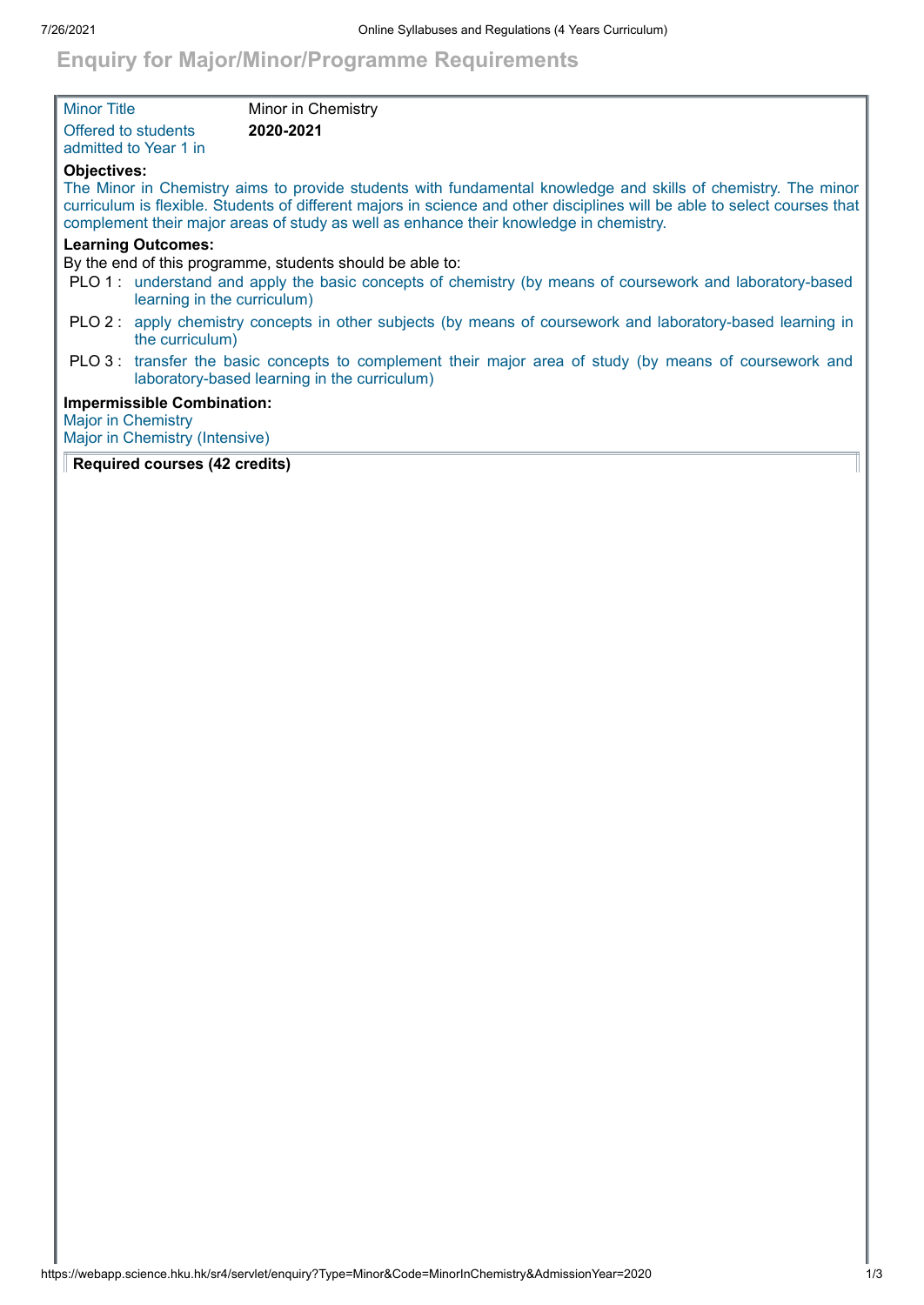| UTIME Synabuses and Regulations (4 Tears Curriculum)<br>1. Introductory level courses (24 credits) |                                                       |                                                  |  |
|----------------------------------------------------------------------------------------------------|-------------------------------------------------------|--------------------------------------------------|--|
| <b>Disciplinary Core Courses (12 credits)</b>                                                      |                                                       |                                                  |  |
| <b>CHEM1042</b>                                                                                    | General chemistry I (6)                               |                                                  |  |
| <b>CHEM1043</b>                                                                                    | General chemistry II (6)                              |                                                  |  |
| <b>Disciplinary Electives (12 credits)</b>                                                         |                                                       |                                                  |  |
| At least 12 credits selected from the following courses:                                           |                                                       |                                                  |  |
| <b>CHEM2241</b>                                                                                    | Analytical chemistry I (6)                            |                                                  |  |
| <b>CHEM2341</b>                                                                                    | Inorganic chemistry I (6)                             |                                                  |  |
| <b>CHEM2441</b>                                                                                    | Organic chemistry I (6)                               | CHEM2441 and CHEM2442                            |  |
| are mutually exclusive.                                                                            |                                                       |                                                  |  |
| <b>CHEM2442</b>                                                                                    | Fundamentals of organic chemistry (6)                 | CHEM2441 and CHEM2442<br>are mutually exclusive. |  |
| <b>CHEM2541</b>                                                                                    | Introductory physical chemistry (6)                   |                                                  |  |
| 2. Advanced level courses (18 credits)                                                             |                                                       |                                                  |  |
| <b>Disciplinary Electives (18 credits)</b>                                                         |                                                       |                                                  |  |
| At least 18 credits of advanced level Chemistry courses (CHEM3XXX or CHEM4XXX level), subject to   |                                                       |                                                  |  |
| prerequisite requirements. The current course list includes courses in List A:                     |                                                       |                                                  |  |
| List A                                                                                             |                                                       |                                                  |  |
| <b>CHEM3141</b>                                                                                    | Environmental chemistry (6)                           |                                                  |  |
| <b>CHEM3142</b>                                                                                    | Chemical process industries and analysis (6)          |                                                  |  |
| CHEM3143                                                                                           | Introduction to materials chemistry (6)               |                                                  |  |
| <b>CHEM3146</b>                                                                                    | Principles and applications of spectroscopic and      |                                                  |  |
|                                                                                                    | analytical techniques (6)                             |                                                  |  |
| <b>CHEM3241</b>                                                                                    | Analytical chemistry II: chemical instrumentation (6) |                                                  |  |
| <b>CHEM3242</b>                                                                                    | Food and water analysis (6)                           |                                                  |  |
| <b>CHEM3243</b>                                                                                    | Introductory instrumental chemical analysis (6)       |                                                  |  |
| <b>CHEM3244</b>                                                                                    | Analytical techniques for pharmacy students (6)       |                                                  |  |
| CHEM3341                                                                                           | Inorganic chemistry II (6)                            |                                                  |  |
| <b>CHEM3342</b>                                                                                    | Bioinorganic chemistry (6)                            |                                                  |  |
| <b>CHEM3441</b>                                                                                    | Organic chemistry II (6)                              |                                                  |  |
| <b>CHEM3442</b>                                                                                    | Organic chemistry of biomolecules (6)                 |                                                  |  |
| <b>CHEM3443</b>                                                                                    | Organic chemistry laboratory (6)                      |                                                  |  |
| <b>CHEM3445</b>                                                                                    | Integrated laboratory (6)                             |                                                  |  |
| <b>CHEM3541</b>                                                                                    | Physical chemistry: Introduction to quantum chemistry |                                                  |  |
| (6)                                                                                                |                                                       |                                                  |  |
| <b>CHEM3542</b>                                                                                    | Physical chemistry: statistical thermodynamics and    |                                                  |  |
|                                                                                                    | kinetics theory (6)                                   |                                                  |  |
| <b>CHEM3999</b>                                                                                    | Directed studies in chemistry (6)                     |                                                  |  |
| <b>CHEM4142</b>                                                                                    | Symmetry, group theory and applications (6)           |                                                  |  |
| <b>CHEM4143</b>                                                                                    | Interfacial science and technology (6)                |                                                  |  |
| CHEM4144                                                                                           | Advanced materials (6)                                |                                                  |  |
| <b>CHEM4145</b>                                                                                    | Medicinal chemistry (6)                               |                                                  |  |
| <b>CHEM4147</b>                                                                                    | Supramolecular chemistry (6)                          |                                                  |  |
| CHEM4148                                                                                           | Frontiers in Modern Chemical Science (6)              |                                                  |  |
| <b>CHEM4241</b>                                                                                    | Modern chemical instrumentation and applications (6)  |                                                  |  |
| <b>CHEM4242</b>                                                                                    | Analytical chemistry (6)                              |                                                  |  |
| <b>CHEM4341</b>                                                                                    | Advanced inorganic chemistry (6)                      |                                                  |  |
| <b>CHEM4342</b>                                                                                    | Organometallic chemistry (6)                          |                                                  |  |
| <b>CHEM4441</b>                                                                                    | Advanced organic chemistry (6)                        |                                                  |  |
| <b>CHEM4443</b>                                                                                    | Integrated organic synthesis (6)                      |                                                  |  |
| <b>CHEM4444</b>                                                                                    | Chemical biology (6)                                  |                                                  |  |
| <b>CHEM4542</b>                                                                                    | Computational chemistry (6)                           |                                                  |  |
| <b>CHEM4543</b>                                                                                    | Advanced physical chemistry (6)                       |                                                  |  |
| CHEM4544                                                                                           | Electrochemical science and technology (6)            |                                                  |  |
| <b>CHEM4910</b>                                                                                    | Chemistry literacy and research (6)                   |                                                  |  |
| <b>CHEM4911</b>                                                                                    | Capstone experience for chemistry undergraduates:     |                                                  |  |
|                                                                                                    | HKUtopia (6)                                          |                                                  |  |
| <b>CHEM4966</b>                                                                                    | Chemistry internship (6)                              |                                                  |  |
| <b>CHEM4999</b>                                                                                    | Chemistry project (12)                                |                                                  |  |
|                                                                                                    |                                                       |                                                  |  |

## **Notes:**

1. Double counting of credits is not permissible for major-minor or double-minors combinations. For a course appears as a core course ("disciplinary core") in the major-minor or double-minors, students have to make up the credits by taking replacement course in the minor. For details, please refer to "Students taking double Majors, Major-Minor or double Minors with overlapping course requirements" in the BSc syllabuses.

2. Students must have level 3 or above in HKDSE Chemistry or equivalent to take this major. Students who do not fuifill this requirement are advised to take CHEM1041 Foundations of chemistry.